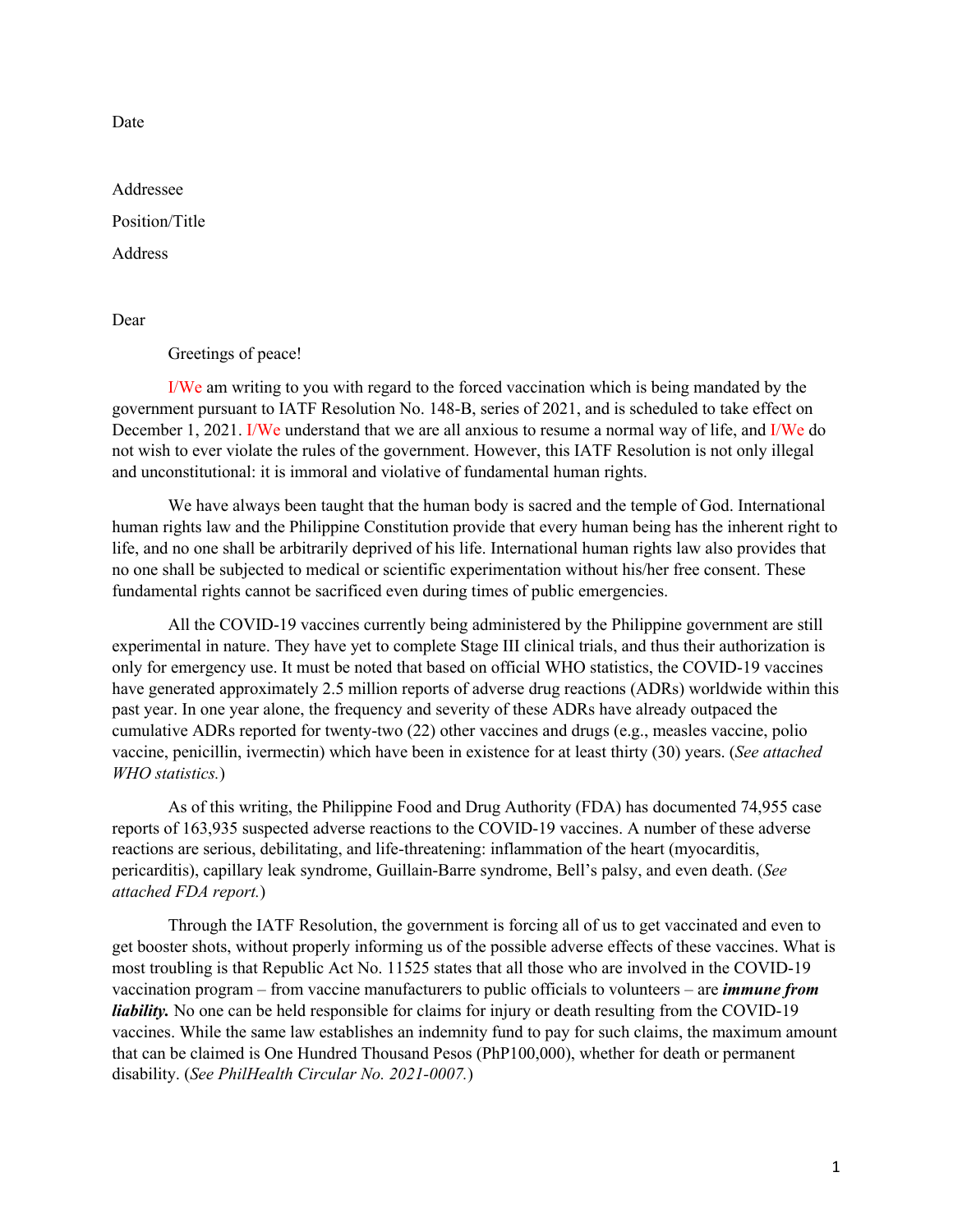I/We personally know of people who either died or whose health deteriorated after receiving the COVID-19 vaccine, and I/we do not want to suffer the same fate as they did. It is for this reason, and all the reasons stated above, that I/we do not want to subject myself to COVID-19 vaccination. [*Insert if applicable*: Also, I have been previously infected with COVID-19, and by God's grace, was able to survive it and have come out stronger. As a result of this infection, I already have natural immunity from COVID-19 and its variants. Such immunity is equal to, if not even better than the immunity being provided by the vaccines. This is confirmed by numerous scientific studies, most especially the April 2021 Goldberg-Mandel Study from Israel.]

I/we am/are also deeply concerned that the forced vaccination being imposed by our government will have serious adverse effects, not only on us adults but on our children as well. Can we, in good conscience, subject everyone to these horrific risks? All of us, most especially our children, still have our lives ahead of us, and we should all be given the opportunity to live out our lives in good health, free of the serious side effects of the COVID-19 vaccines.

Fortunately, the good news is that more than 97% of people who are infected with COVID-19 survive! Based on the DOH official statistics as of November 25, 2021, the COVID-19 mortality rate is only 1.69%. (*See attached DOH COVID-19 Philippine Situationer*.) COVID-19 deaths are predominantly due to age, co-morbidities, or ineffective treatment protocols. With proper prevention and early treatment, COVID-19 infections can be safely managed and treated at home without need for hospitalization or expensive medication. I have attached, for your reference, a COVID-19 Home Care Guide that we can adopt within our homes and communities. (*See attached LAMMP COVID-19 Home Care Guide.*)

I/we am/are aware that everyone is under tremendous pressure from the government to comply with the forced vaccination mandate. I/we trust you will uphold human rights and fundamental freedoms such as the right to life, the right to health, and freedom of medical choice, all of which are rooted in God's natural law.

We all share the common goal of ensuring the health and safety of our community. Please be assured of my/our wholehearted commitment to help you find solutions that protect our collective right to life and health and uphold everyone's human rights.

Thank you for your kind attention. May our Lord bless you and keep you.

Sincerely,

Signatory

Position

Attachments:

- WHO statistics taken from www.vigiaccess.org
- Philippine FDA Reports of Suspected Adverse Reaction to COVID-19 Vaccines (01 March to 14 November 2021)